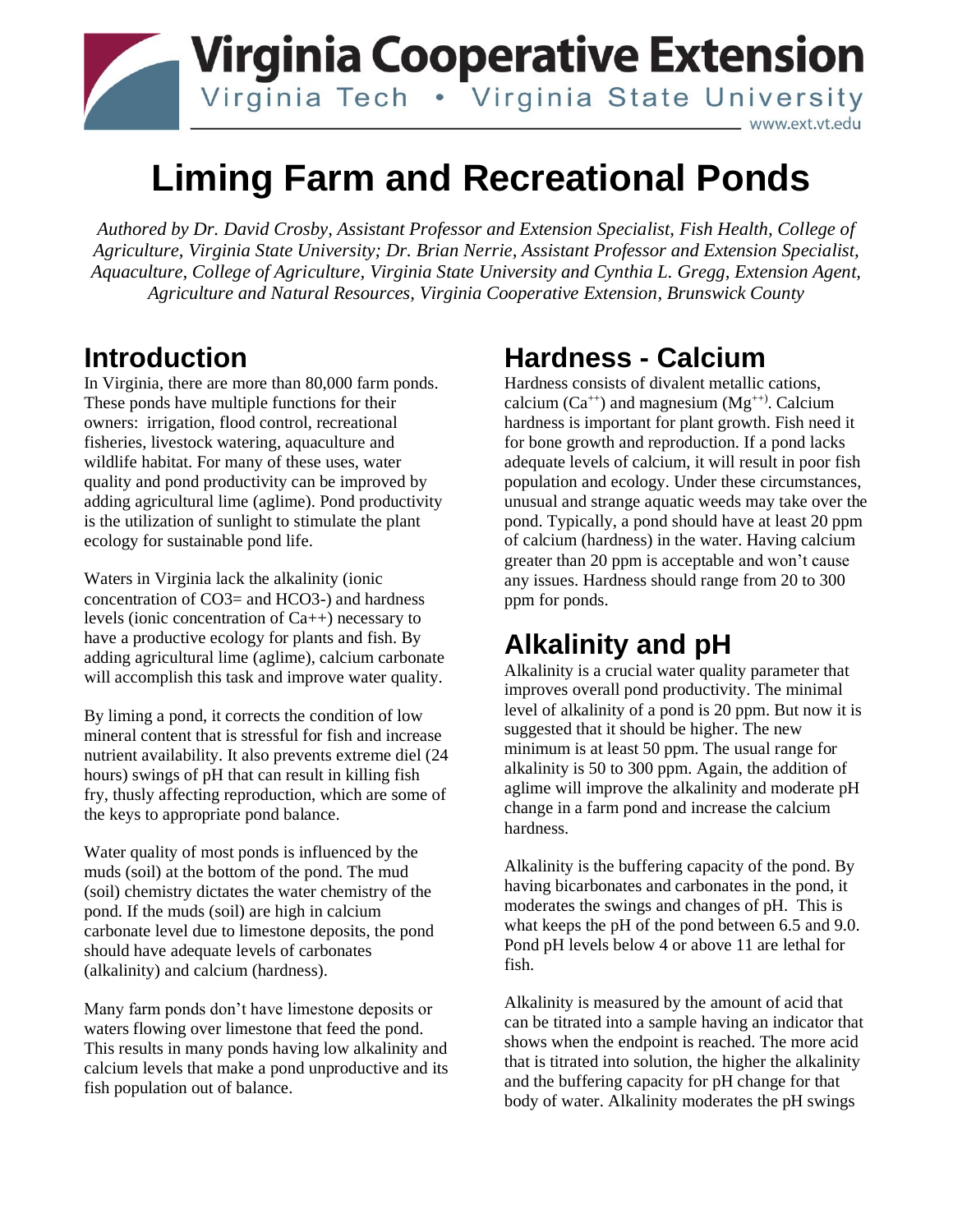for the pond. The pH has a 24-hour cycle. The pH of a pond is at its lowest just at sunrise, and its highest in the late afternoon. Usually, the best time of day to measure the pH in a pond is early in the morning when it is at the lowest point. However, you can take it anytime if needed.

The pH swing is large (low to high) in waters of low alkalinity, with less than 20 ppm. In waters with high alkalinity, pH swings are much smaller. (See Fig. 1).



Fig. 1. Changes in pH during a 24-hour period in waters of high and low total alkalinities (Wurts and Durborow, 1992).

Typically, most pH in farm ponds is 6.5 to 9.0. Based on Virginia Cooperative Extension (VCE) testing of farm ponds in Virginia, they have a narrow range from a pH of 6.5 to 7.5. VCE has conducted many pond management workshops over the past 25 years. At these workshops, pond owners submitted water samples for testing. Many of these ponds had a pH of 6.5 to 7.0 with alkalinity and hardness less than 17 ppm. The pond water samples were tested using the HACH® FF-1A Fish Farmer Test Kit for all pond water samples submitted. All of these ponds needed agriculture lime to improve the alkalinity and hardness levels.

#### **Lime requirement for ponds: How much lime is needed for a pond?**

To get a precise lime requirement for a pond, the muds (soil) must be analyzed by a soil testing lab. Many universities across the country have soil labs. To make it simple for the soil lab, the pond mud sample should be tested for the lime requirement for Alfalfa. The lime requirement for Alfalfa will satisfy the alkalinity and hardness of the pond. Before sending the sample, check with the soil testing lab about their capabilities for testing mud (soil) samples from ponds for a lime requirement.

Another way to determine the lime requirement is knowing the soil type for your area. This will tell you how much lime is needed. A soil map of the state or county will determine how much lime is required.

#### **Collecting samples for lime requirement**

If you are doing a lime requirement for a crop that is being planted, would you get just one sample from one location of the field? NO! You would get multiple samples from the field to determine the lime requirements. You would do the same for a pond. You need to get 10 to 20 mud samples depending on the size of the pond. Some say more is better, and others say six or so samples are sufficient for doing a lime requirement. The sampling should be done in a S-configuration that covers the whole pond.

Once collected, the mud samples should be mixed together and spread onto newspaper or cardboard and left to sundry. This is a very important step before packing the sample into the soil testing container.

**Absolutely do not send the samples of the mud** 

**without drying** it first before packing the sample into the soil testing container. If placed into the container wet, the mud will dry as one hard brick that will be unacceptable to the soil testing lab.

After the mixed muds have dried, break it up for the soil sample container and label it soil requirement for Alfalfa. The requirement should come back as  $tons/acre$  (ton  $= 2000$  pounds).

### **Lime Requirement Results**

The lime requirement for your pond will be in tons/acre. Once you get the results, what kind do you want to apply to your pond? There are several types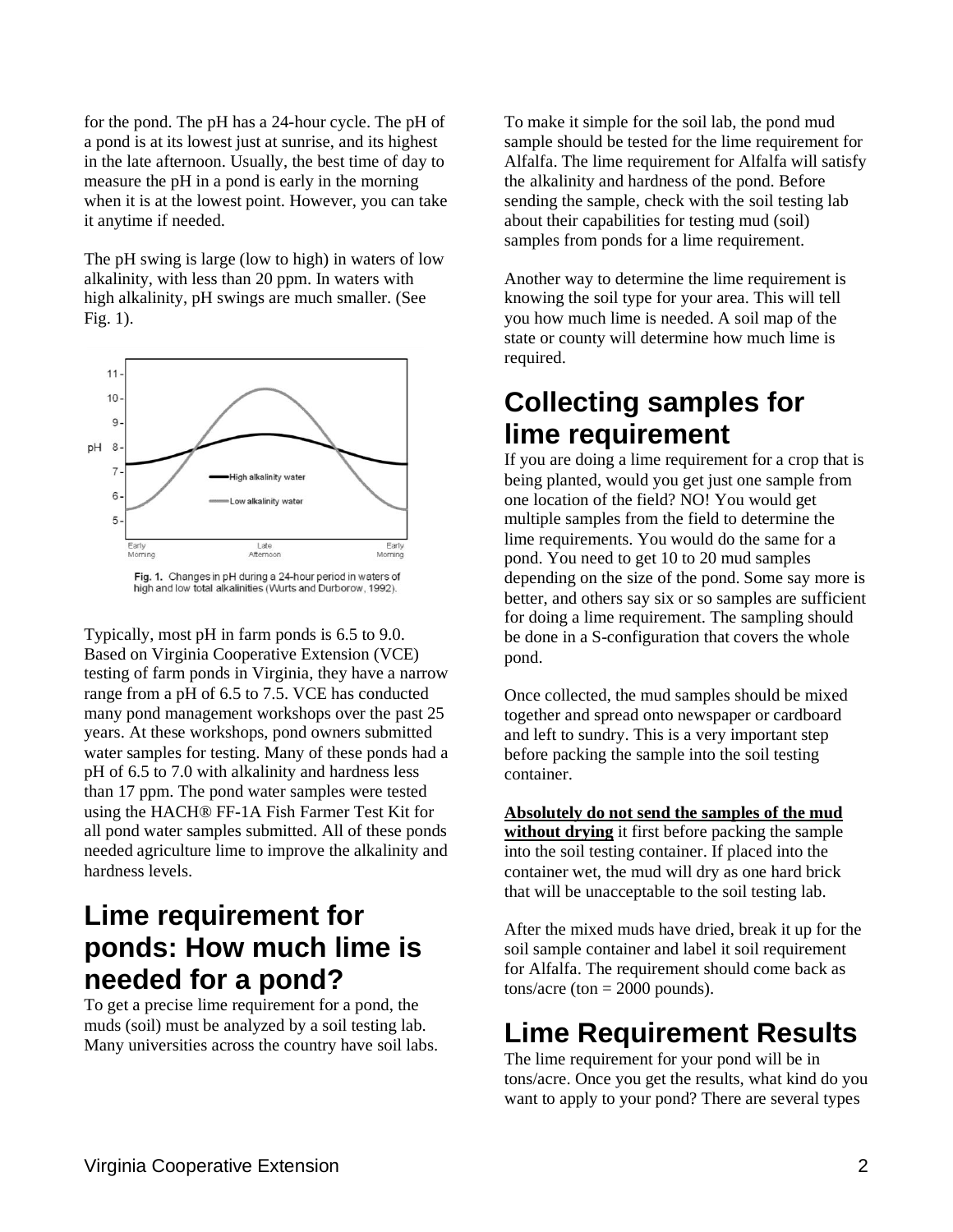of lime available, so be careful in choosing one. What you want to get is agricultural lime, calcium carbonate, CaCO3. This is the best lime material for ponds. Other materials have been used for ponds such as CaOH, shake lime. Do not use the CaOH in ponds with fish. When used in ponds with fish, it increases the pH level in a pond that kills fish. The lethal pH points that kill fish are pH 4 and pH 11. Any time the pH of a pond reaches 5 or 10, this creates physiological stress on the fish and affects reproduction. Pond owners that did use CaOH resulted in a fish kill and a sterile pond for months.

#### **How to Distribute Lime for a Pond?**



#### **Fig. 2. Distribution pattern for liming a pond. Distribute the lime in a S-shape pattern. This same pattern is used to collect mud samples for lime requirement.**

For the lime to be effective in changing the pond water quality, it must be distributed entirely and evenly over the entire pond surface. The best time to add aglime is in the fall. This allows for the lime to settle to the bottoms onto the muds (soil). For best results, the use of a fine powder form of aglime should be used. This will get into the muds more effectively than a pelleted form. (See fig. 2)

#### **Using a Jon Boat to distribute the lime**

You can distribute the lime by the use of a boat. A Jon Boat with a plywood platform can be used to haul the lime for distributing it in a pond. The lime can be washed off the platform using a battery or gas power pump into the prop wash as the boat travels in a S-configuration. (See fig. 3)

Make sure that you spread it as evenly as possible.



**Fig. 3. Using a small boat to distribute lime in a pond.**

After the initial distribution of the required amount of lime for the pond, the owner can add ¼ the amount every year to maintain the alkalinity and hardness level. The other approach is every 3-5 years re-lime the pond with the recommended amount from the soil test.

If you don't want to do this yourself, there are lake management consultants that can be hired for this task. The Department of Wildlife Resources (DWR) has a list of pond consultants that can do this for you. The list can be found on their website as a PDF file. [https://www.dgif.virginia.gov/fishing/private](https://www.dgif.virginia.gov/fishing/private-pond-management/private-consultants/)[pond-management/private-consultants/](https://www.dgif.virginia.gov/fishing/private-pond-management/private-consultants/)

If you do this by yourself, please follow all safety guidelines for handling lime and the boat. **Always wear a Personal Floatation Device (PFD) - Lifejacket while disturbing the lime when using a boat.** Make sure you are using Personal Protective Equipment (PPE) when distributing the lime (Goggles, gloves, mask and protective clothing). **DO NOT FORGET YOUR LIFE JACKET!**